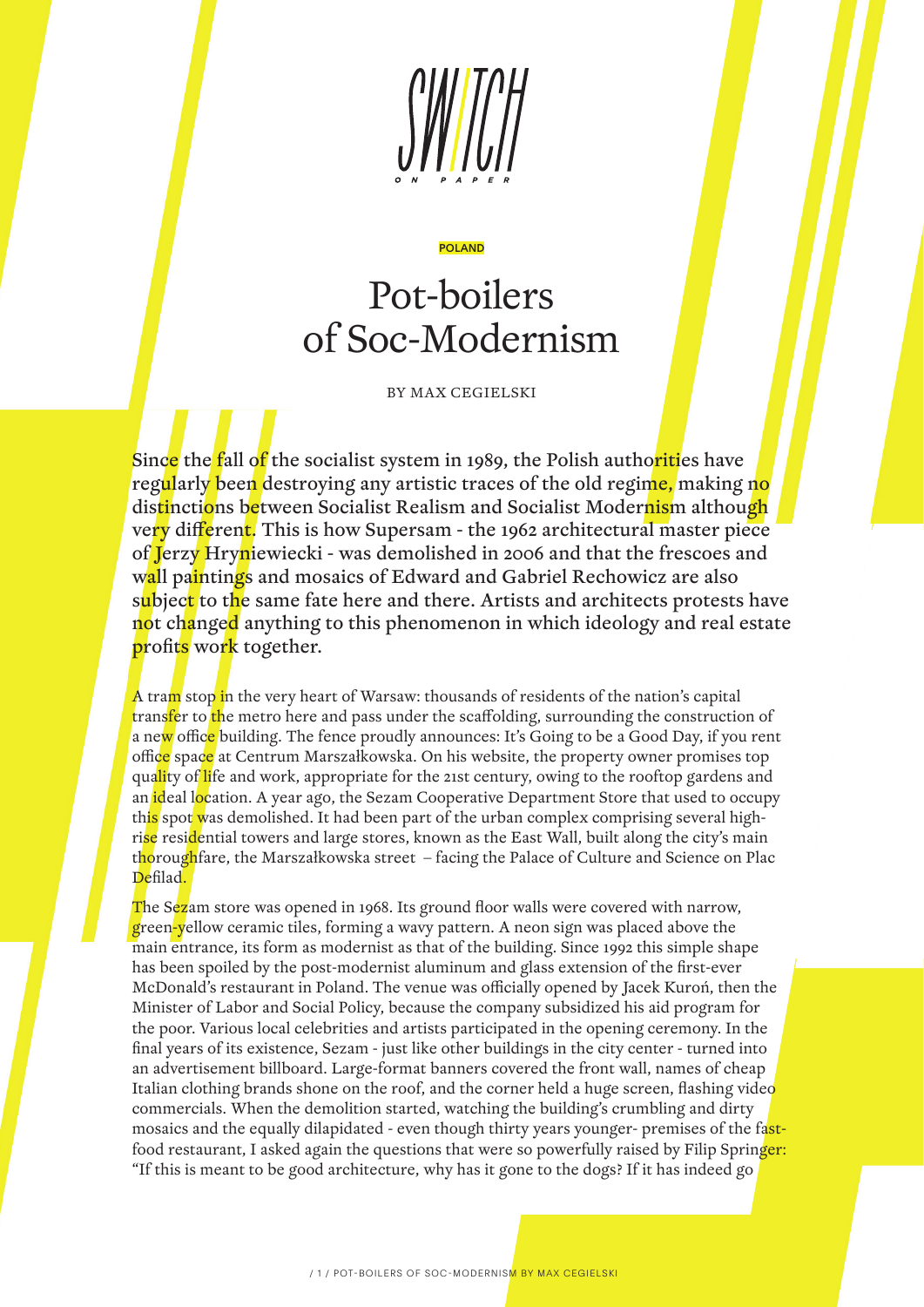awry, then why do I like it so much? And what exactly does good mean in that case? Is that a subjective assessment, or an objective verification?" Springer wrote on the late, socialist modernist buildings in his book titled Źle Urodzone (Wrongfully Born): "Th<mark>is te</mark>rm reflects the pe<mark>di</mark>gree of these buildings. They were born in bad times, difficult, painf<mark>ul,</mark> botched an<mark>d</mark> lousy. And if that was not enough, when that time passed, they were only associated with the substandard socialist quality. Sometimes they were also labled 'totalitarian', and this must have meant their banishment. And such was the fate of the best buildings of that era - we have forgotten them, stopped caring about them, did not look in their direction anymore. They did exist, but were invisible for us. They reappeared for a moment only, when we had to deal with them." And deal we did, mostly when they were about to disappear, just like the Sezam. The developer who is building the new office complex on the spot, the embodiment of another wave of modernization, promises that the original neon sign, preserved before the demolition started, will be placed in the arcades. In the beginning of 2018, when the project will have been 'put in operation' - as the capitalist lingo for architecture and buildings goes - we will see whether this big developer is true to his word. If not, the neon sign has a chance to become part of the Neon Museum, where a group of enthusiasts fixes and puts on display neon light adverts of the Marxist era economy, when free competition was unheard of.

Unfortunately, the pattern composition of ceramic tiles is irrecoverably gone, but architectural specialists - such as Paweł Giergoń, author of the book Mozaika Warszawska. Przewodnik po plastyce w architekturze stolicy 1945-1989 (Warsaw Mosaics. A Guide to the Artistic Elements in Warsaw's Architecture 1945-1989) – know that it was made by littleknown artist, Tadeusz Błażejewski. Was he just an obscure art maker at the service of the ideological apparatus of the socialist state, which meant that his work could be thrown away? Was not the whole Sezam department store, although 'gone awry', worth preserving? Why in Warsaw alone, besides the Sezam, were at least six cinemas with polychrome details, reliefs and mosaics and several food joints with similar interior decor destroyed? The elegant pavilion building of the 'Chemia' state enterprise was completely demolished, along with its painted panels. At least two department stores with glass and wall paintings were rebuilt and altered; various compositions in buildings of post offices and bookstores were covered with paint. Each of the large Polish cities suffered irreversible loss of buildings constructed between 1945 and 1989, including their artistic interior decorations. Paweł Giergoń wondered: "How come it came to this? Was it because this art was believed too young to approach from an art history perspective? Or, perhaps, the reason was its peculiar nature, which some dubbed 'pot-boiler' and considered to be work unworthy of a true artist?"

## SUPERSAM – Super Shop

The same company, which is investing in Centrum Marszałkowska complex, owns Plac Unii City Shopping, located a bit farther away downtown. This shopping mall, catering for relatively wealthy customers, is surrounded by office buildings. The main, tallest building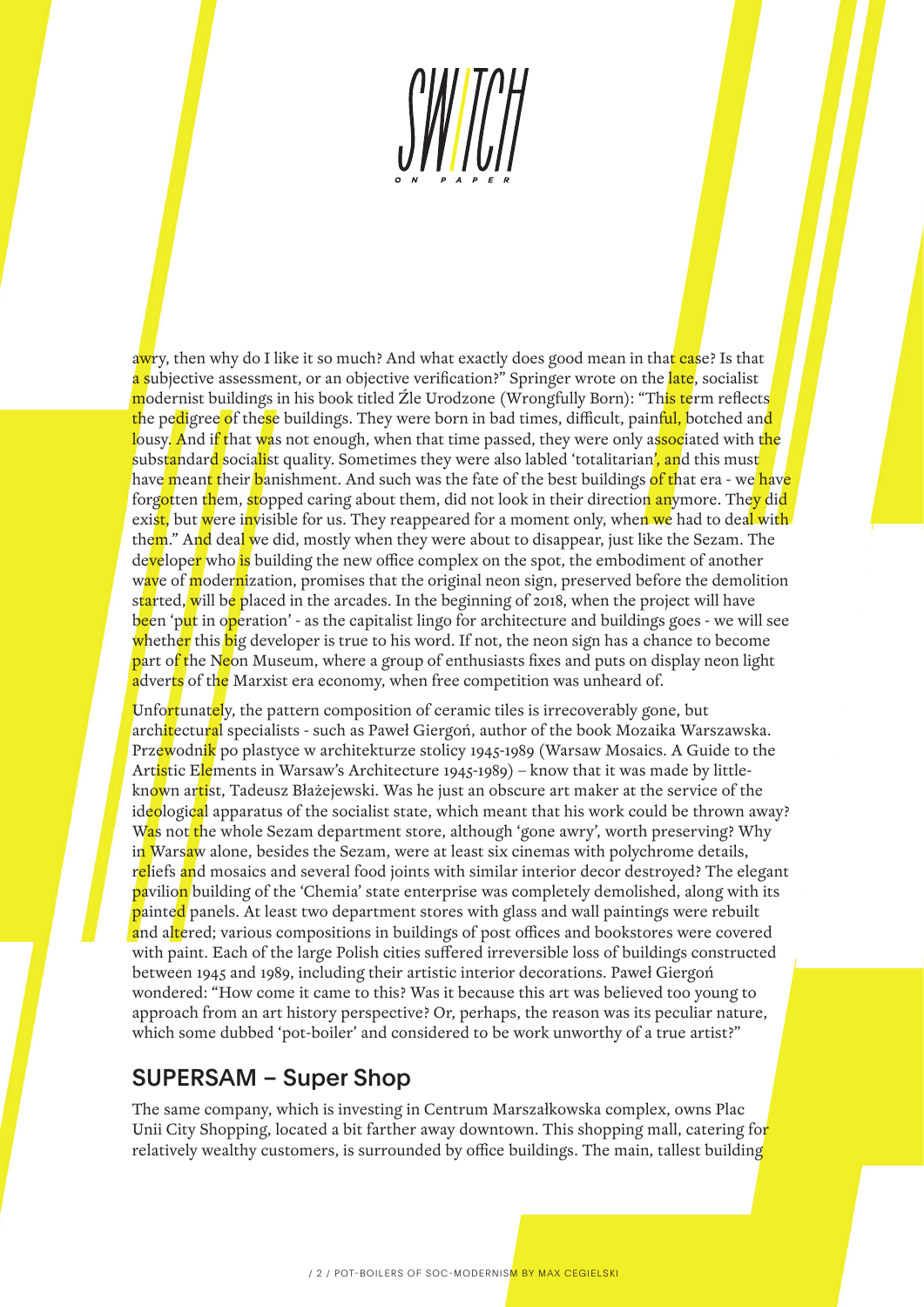houses the headquarters of one of the world's major banks, and its office spaces have been embellished with a collection of contemporary Polish art, bought by the foundation run by this financial institution. The foundation is acquiring works by renowned artists and by young, but already well-known, creators; it supports the largest, most prestigious art event: the Warsaw Gallery Weekend. All this is done in the name of Corporate Social Responsibility. Was social responsibility lacking when the Supersam - the most outstanding late modernist building in the Polish People's Republic - was being demol<mark>ishe</mark>d? No trace<mark>, not</mark> even the symbolic neon sign, was left of the building, which, along with its interior décor, is considered by the historians of architecture to be a work of art.

The decision to construct it in 'priority mode' was made by the National Council of the Capital City of Warsaw in 1960, in the very beginning of the so-called "small stabilization" - a relative political 'thaw' that followed Stalin's death. The authorities no longer insisted on the a<mark>es</mark>thet<mark>ic</mark> doctrine of socialist realism, and artists were allowed to travel to Western Europe again. Many of them went to Brussels in 1958, to participate in the Universal Exhibition, where they saw famous architects, such as Le Corbusier, combining concrete and glass with various types of wall decorations. Polish designers quickly reverted to the visual language of modernism, which many of them had practiced before World War II. Abstract art, considered, since 1948, to be a product of the morally compromised West, was again displayed in museums and art galleries. Cubist-style patterns dubbed 'Picassos' appeared on curtains, umbrellas, wallpapers and dresses. Polish economy, no longer under the obligation to achieve rapid industrialization, was slowly and gradually overcoming the crisis caused by wartime destruction. The Supersam was meant to be its flagship store, the calling card of "socialism with a human face", and that is why it needed an appropriate building.

The design work was entrusted to a team led by a famous architect, Jerzy Hryniewiecki, born in 1908. The skill of the experts working with him, such as Wacław Zalewski, made it possible to create a pavilion with a curved roof, with no inner pillars, supported by a system of ropes and stays. "Glass, aluminum, air and light. That is what this newest Warsaw's gem has been built of" enthused the Polish Film Chronicle, using the language of modernity and not that of socialism.

This spectacular but 'cold' architecture had to be complemented by decorative elements. Three artists were commissioned by Hryniewiecki to create this work: Hanna and Gabriel Rechowicz and their friend and co-worker Edward Krasiński, who, with his Blue Line works, was soon to become one of the most important Polish conceptual artists. The Supersam building must have really impressed Rechowicz, who expressed his delight in an interview, saying, "It looks like a whale's fin or a leaf, hugely enlarged, gorgeous." Geometrical painting by Rechowicz filled the whole free space of the wall above the 'Frykas' ('Delicacy') bar, which occupied half of the pavilion. Next to the 'Frykas', in the passage to the main store, next to a coffee bar, there was a wall embellished with a stone mosaic and a fresco, most probably laid by the artist's wife and co-author of his numerous works, Hanna Rechowicz. The huge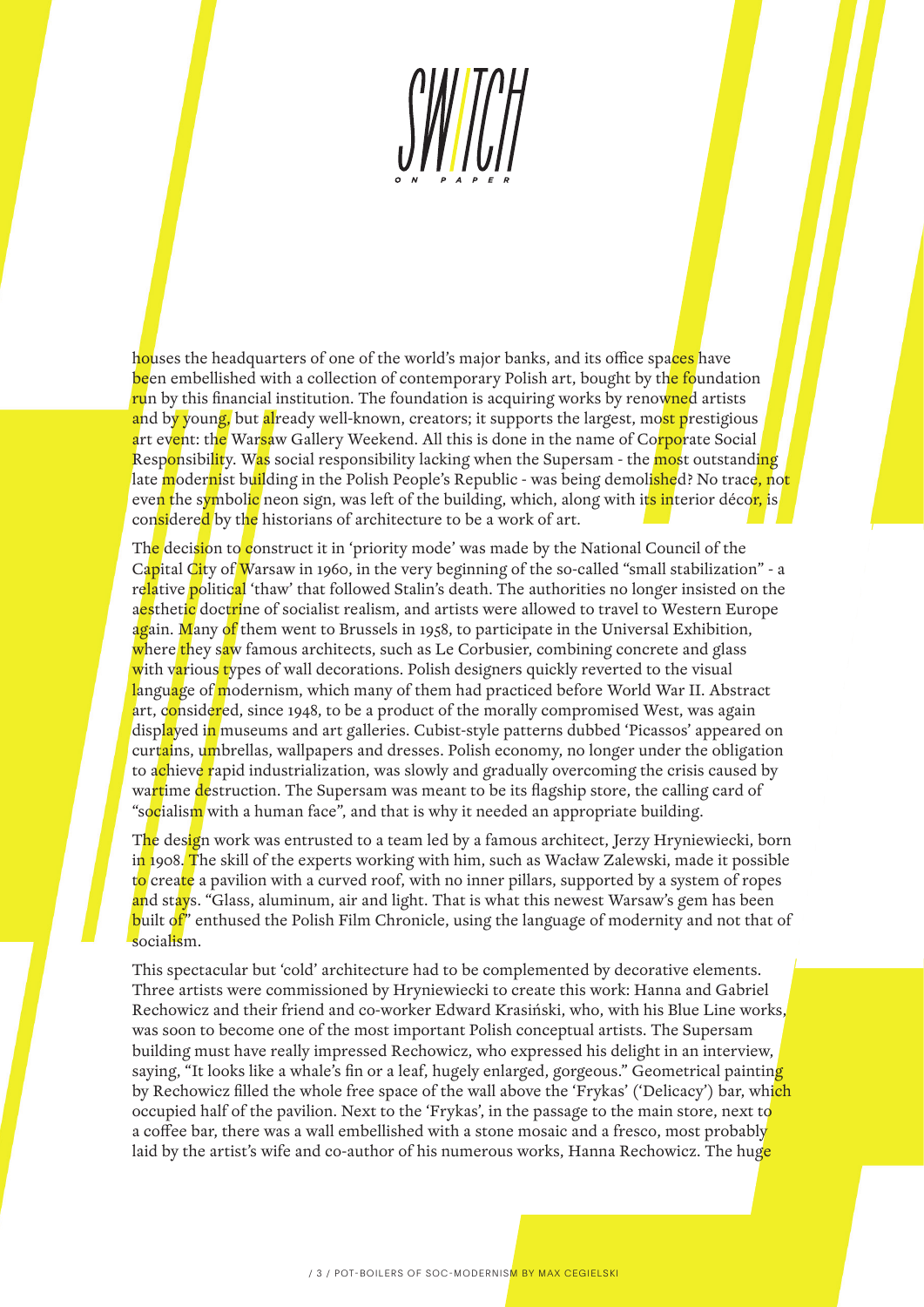windows of the 'Frykas' bar (cutting glass panes of such dimensions led to many problems, the panes cracked both during their installation and on the opening day) had to be shaded against the sunlight. The enormous printed fabric (the Rechowicz team was soon to become specia<mark>li</mark>sts in that area, too) was probably designed by Krasiński. Today, art historians are not certain who in the trio was the true author, because the artists, who lived together, frequently stood in for one another under various contracts. Team work was typical for arch<mark>ite</mark>cts <mark>to</mark>o, as they were not allowed to run their private firms, but had to work in various teams and design offices. Only photographs remain of the artistic interior decoration: the <mark>c</mark>urtai<mark>n</mark> fabric must have been thrown away first, as it deteriorated rapidly under the influence of substances produced by the kitchen which fed thousands of customers. The fresco by Rechowicz disappeared in the early 1990s, either removed or covered by plastic panelling, when 'Frykas' was replaced by another McDonald's restaurant, the second one to be opened in Warsaw. The bar with the mosaic on the wall was converted into a store selling baby prams. Even if the artwork by the Rechowicz duet had only been screened by colorful plaster panels, they disappeared forever when the whole building was demolished in 2006.

We know them from stories and from black-and-white photographs. The pictures of such spectacular buildings as the 'Supersam' were commissioned works by the most outstanding artists, among them Zbyszko Siemaszko, Tadeusz Rolke or Eustachy Kossakowski (who also documented the spatial sculptures and the blue line experiments by Edward Krasiński). All three of them, as well as many others, were masters in their field, not just photojournalists. Their photos were published in Poland magazine, designed for export and promoting toplevel Polish culture; in the Warsaw-based Stolica magazine; and in Projekt, the magazine of architecture and the building industry. That is why our view of the past is based on the extremely attractive, elegant black-and-white photographs, carefully composed and shot, which rouse nostalgia and melancholy. Was the 'Supersam' really as beautiful as the photographs lead us to believe? During our interview, Hanna Rechowicz mentioned that food in the 'Frykas' bar was disgusting; the press reported that the gorgeous roof was leaking within ten years of the store's opening. When the subsequent waves of economic crisis struck Poland, there was a permanent shortage of goods, citrus fruits that "hit the market" on the opening day reappeared only on special occasions, e.g. before parliamentary elections. 'Supersam', just like 'Sezam' and other buildings of the East Wall, was designed in a grand manner, but the quality of construction works left much to be desired. In the Polish People's Republic, under its centrally planned and controlled economy, there was always a shortage of something: cement at one time, glass or screws at another, so it was not possible to properly implement ambitious designs.

The people who frequented these buildings on a daily basis used to treat them as a permanent element of difficult everyday reality, and not as architectural gems. In early 2006, the website sztuka.net, run by Paweł Giergoń, an expert on architecture and visual arts of the Polish People's Republic, launched a campaign collecting signatures against the plans to demolish 'Supersam'. Thousands of people signed the petition. Simultaneously,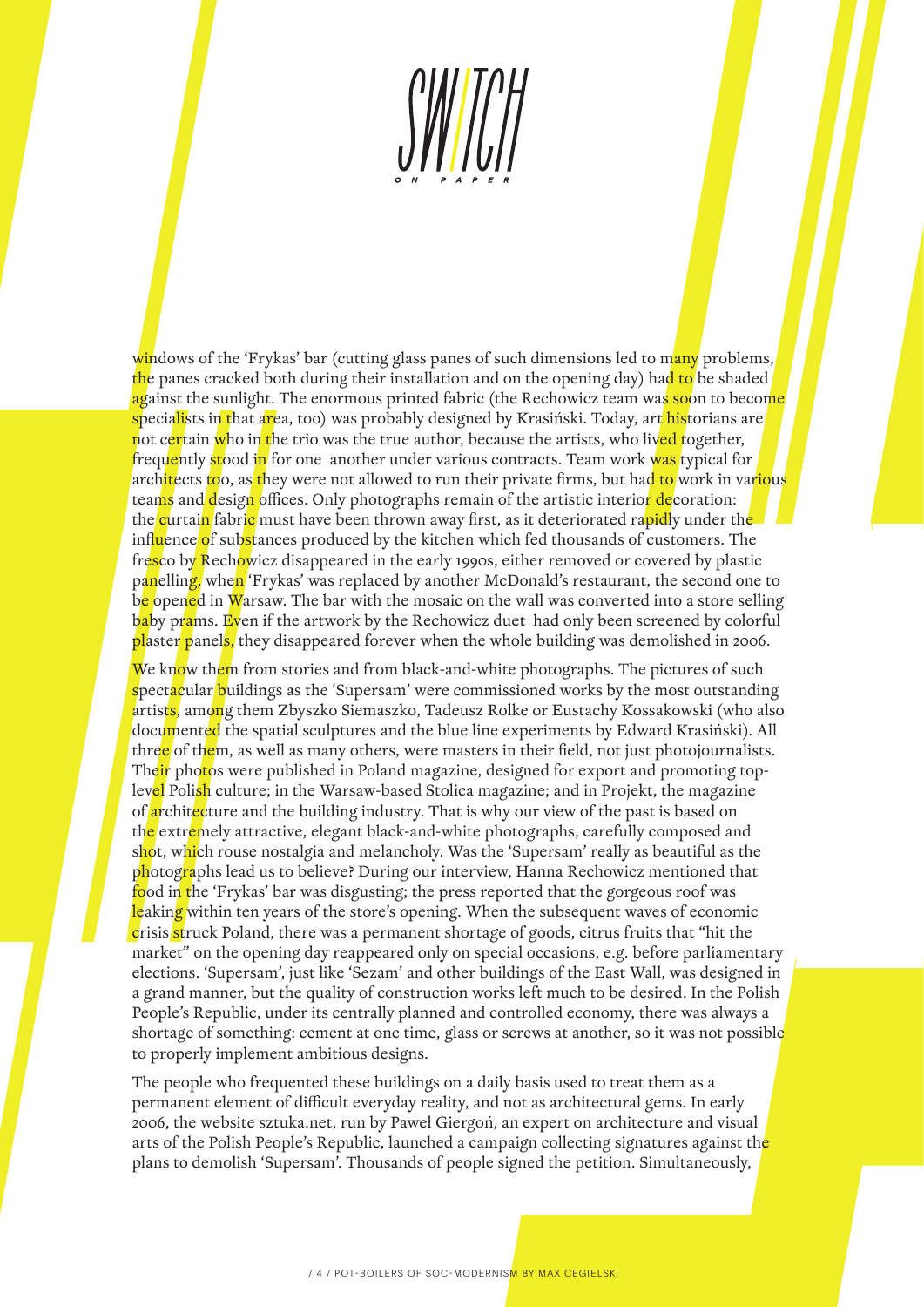an application was filed to have the building listed as a historical monument and the status of late modernist architecture was the topic of a heated debate in the media. The owner of 'Supersam', the Społem Consumers' Cooperative, which planned to profitably sell the land p<mark>lo</mark>t following up all the buzz, commissioned an expert opinion which stated that the gorgeous roof was rusty and threatened to come down. If collapse was imminent, why was the store still operating, wondered the defenders of the building, who presented other resu<mark>lts</mark>, wh<mark>ic</mark>h suggested that Zalewski's structure was still in relatively go<mark>od s</mark>hape and could be repaired at a moderate cost. The 'Supersam' owners decided to follow wrong assumptions from the expert opinion, and the general public was denied access to technical details of the study. The Społem Cooperative, together with the investor, hired a public relations agency, which persuaded Warsaw residents that demolition was necessary. The spin-doctors arranged for the publication of numerous texts challenging the value of the building, and put pressure on journalists. Politicians also got involved in the conflict, on both sides, and the Province Conservation Officer initiated the procedure of listing the building as a historical monument. The proponents of demolition claimed that 'Supersam' was a soc-realist building, just like the Palace of Culture and Science (which had been offered to the city by the Soviet authorities and whose demolition was also advocated by several right-wing politicians). The conflict got so heated that those in favor of renovation started receiving threats. At the end of the year, the Conservation Officer unexpectedly dropped the procedure to have the building listed as a protected historical monument, and the Ministry of Culture and National Heritage finally closed the case, despite numerous appeals against that decision. After that, 'Supersam' was demolished almost instantly, just before Christmas, and for the next four years the plot stood vacant. The dispute was based on simple economic reasoning: fo<mark>r t</mark>he landowner it was more profitable to sell a whole, large plot in prime location than to renovate a pavilion surrounded by vacant, unused space. The whole discussion was tainted by ideological issues and attitudes towards the building's socialist past. The Ministry of Culture finally decided that a symbol of the 1960s was not an appropriate heritage item, and therefore was not worth preserving. A very distinct feature of the debate was that the eclectic, historical style of soc-realism, which praised, on canvas and in architecture, the workers and peasants alliance", was thrown together with 'Supersam', built in a strictly socmodernist style.

The latter term, according to art historian David Crowley, first appeared in specialist literature in the 1990's. It meant modernism, but executed under the system of government contracts in socialist countries. This was an idiom of modernity, used in the architecture of Central and Eastern Europe in the second half of the 20th century, according to historian Łukasz Galusek, who attempted to give the term a neutral connotation. Crowley also noted, "What is really striking about this wave of research is that much of it is being conducted by people who are too young to have a personal relationship to the material culture of late socialism, and so there is no sense to why they would have to justify it. In many ways, it is something like a discovery of a strange or unknown land within their own country." Springer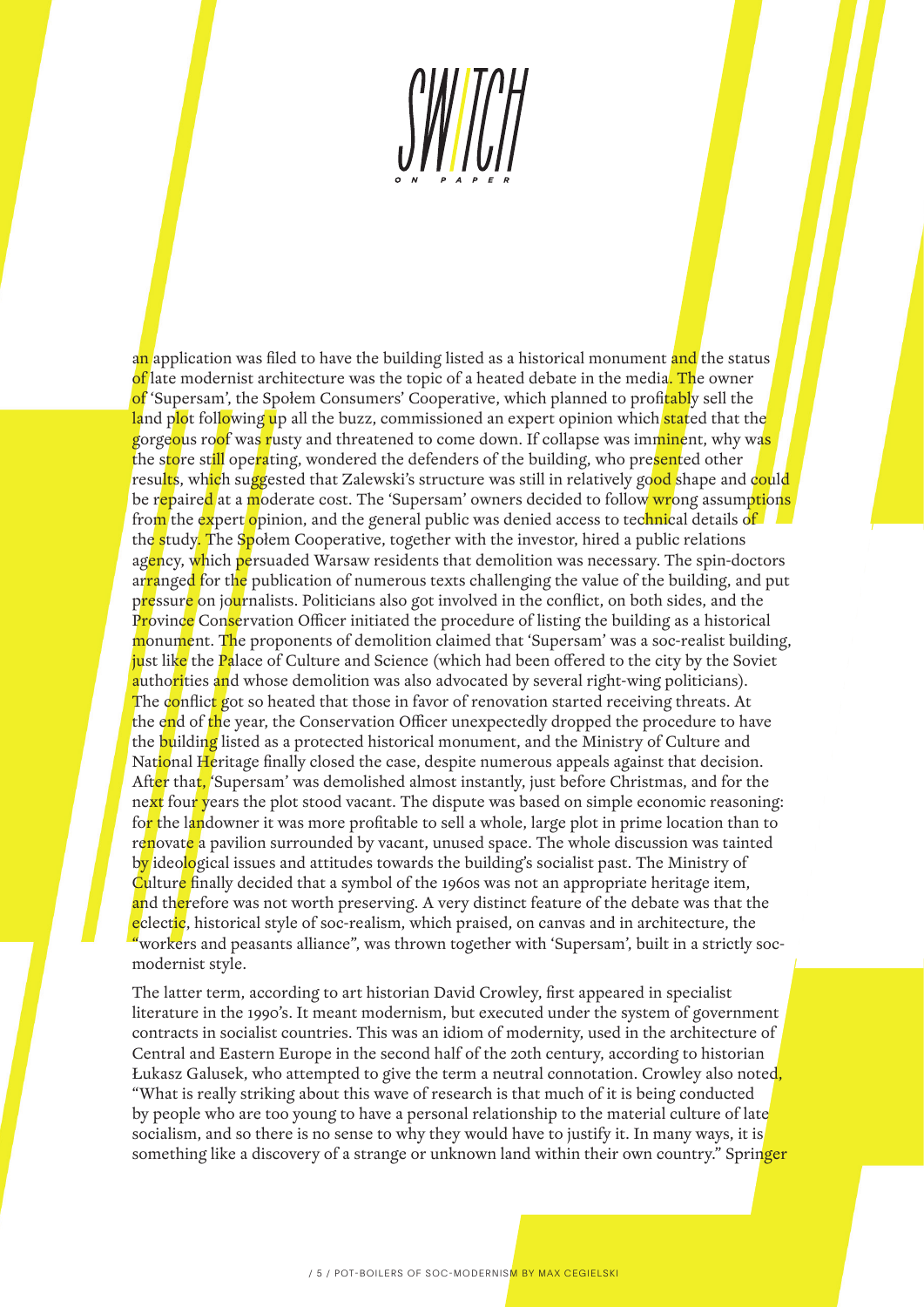is certainly representative of this generation. Art historian Paweł Giergoń and myself, being older, remember 'Supersam' from the last decade of socialism. As a little boy, I used to go shopping there with my grandmother. This huge space, with its high ceiling and the brutal, powerful shapes of its supports, made a strong impression on me. Unfortunately, since the time of system transformation, when the compromise between the opposition and the authorities led to the first free elections in 1989, the new liberal government and most of the society rejected all the symbols of the socialist past. They paid no heed to the difference<mark>s,</mark> which were pointed out not only by art historians, but which, most importantly, were visible to the naked eye of each relatively sensitive recipient. Polish society was hungry for freedom and capitalist consumption, it paid no attention to demolition and destruction, but only looked forward, towards the future. The "soc" prefix was seen as deprecatory, although Crowley reminds us that modernism, in its socialist manifestation, was bound to the ethos of architects and their work as serving the public good. Those models did not disappear in 1945 when Poland, liberated by the Soviet Army, became a socialist country; or in the years 1948-49, when the pressure of Stalinism introduced soc-realism. This ethos vanished in 1989, after the system crumbled. The utopian, humanistic message of late modernism as socially benevolent architecture, ensuring good living conditions not only for the elites, was egalitarian and socialist to the bone.

Such was the understanding of the 1960s and 1970s buildings among the Polish architects and part of the public: as the concrete embodiment of modernity, accessible for every citizen of the peripheral country, which was still in the process of rising from post-war damage. The office buildings and the retail center, which replaced 'Supersam', were designed by an outstanding architect, professor Stefan Kuryłowicz. However, this project was guided not by democratic ethos, but by simple economic calculation.

# The Peasant's House (DOM CHŁOPA)

The Rechowicz couple is thought of nowadays as one of the most interesting creators of mosaics and frescoes, which bore their distinctive style. Maria Leśniakowska, a historian of architecture, describing their works at the 'Dom Chłopa' (Peasants' House) hotel, told me that they introduced elements of organic abstraction and informalism into their compositions. The whole body of work bore the mark of a fairy-tale surrealist spirit, which Gabriel Rechowicz (Gaber) also used in his paintings and book illustrations. The artists entered the hotel in 1961, invited by its lead designer, Bohdan Pniewski (who, like Hryniewiecki, had been in the profession since before World War II). The concept of a hotel emerged in 1912, when members of farmers' associations started collecting funds for the construction of a building that would offer convenient accommodation to Polish farmers visiting the capital. No wonder that the authorities representing the "workers-peasants alliance" decided to make this idea come true, fifty years later.

Hanna Rechowicz mentioned that Pniewski "had a problem with the patio walls, because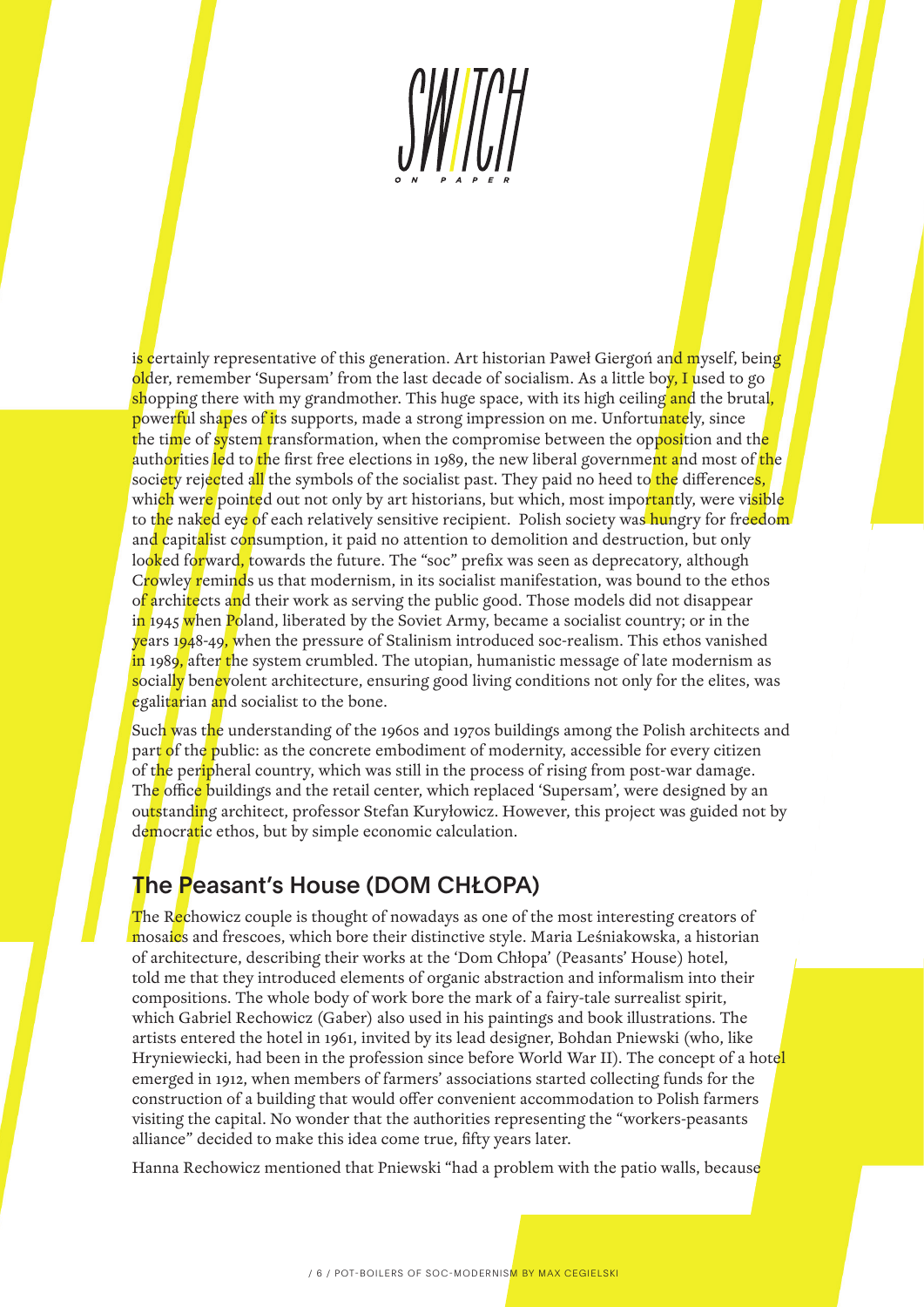marble, which he originally planned, was too expensive. He asked us to think of a cheaper and more attractive material. My husband had the idea that stones, river-smoothed pebbles and cobbles, were so pretty and so easy to find everywhere that perhaps the<mark>y w</mark>ould be satisfying for the architect and the client. Wall decorations were made of stones that were painted, combining the roughness of the material with the subtlety of frescoes. There were some ceramic elements made at Misiak's workshop, various elements were mixed." That was the informalist, haphazard material, taken from trash piles, degraded - and meticulously combined into a new whole. The mosaics remain until this day in the hotel's main entrance, in its patio and in some other rooms, even though their colors have faded due to oxidation. They are now partly covered by piping, plasterwork or are joined to plastic additions of the new era. After 1989, the new owners of the building did not have sufficient energy to fully destroy them. Perhaps they got scared of social protests after they had hammered down the mosaics by another author, Władysław Zych, which were placed near the main entrance. The works by the Rechowicz couple survived, if a bit dilapidated, in other locations: at the Warsaw School of Crafts (built in 1969, designed by architect Jerzy Gliszczyński), in the small 'Alinka' bar (1969) and in the cardiological sanatorium in Nałęczów (1972, again in cooperation with Gliszczyński).

Can we still see them because they were the best of all, and was the demolition, after all, guided by some logic of preserving the most valuable elements of national heritage created in the Polish People's Republic? Unfortunately, this is not the case. One of the best works of the artists' duo, decorating the walls of the swimming pool complex of the Legia Sports Club, done in 1967, was destroyed when the new stadium was built. However, quite a lot of the mosaic works remain, because the Rechowicz couple made a lot of them: this is simply statistics in action, indirectly tied to the fact that in the 1960s the couple became well-known artists, frequently featuring in the media. After 1989 they were forgotten and had to wait until 2011 to be in the spotlight again, when two exhibitions of their work were held, and two books were published: mine, Mozaika. Śladami Rechowiczów (Mosaics. In the Footsteps of the Rechowicz Couple) and the one by Klara Czerniawska Gaber i Pani Fantazja. Surrealizm stosowany (Gaber and Ms. Fantasy: An Applied Surrealism).

#### The Fine Artist Versus the Visual Artist

In the introduction to the latter book, the author attempted a historical analysis of the definition of "visual artist", which is a key to evaluating art combined with architecture in the Polish People's Republic. Nowadays, all the decorative forms which complement the interior or facades of buildings are associated with the term "design". In post-1945 Poland, the name "visual artist" used to denote painters, sculptors and all other graduates of art schools and colleges of any rank who specialized in "functional forms", as opposed to "pure art". It seems that, after 1989, this clear division into artists and designers re-emerged, which meant that "visual artists" of the previous era were pushed down to a lesser position, not only politically,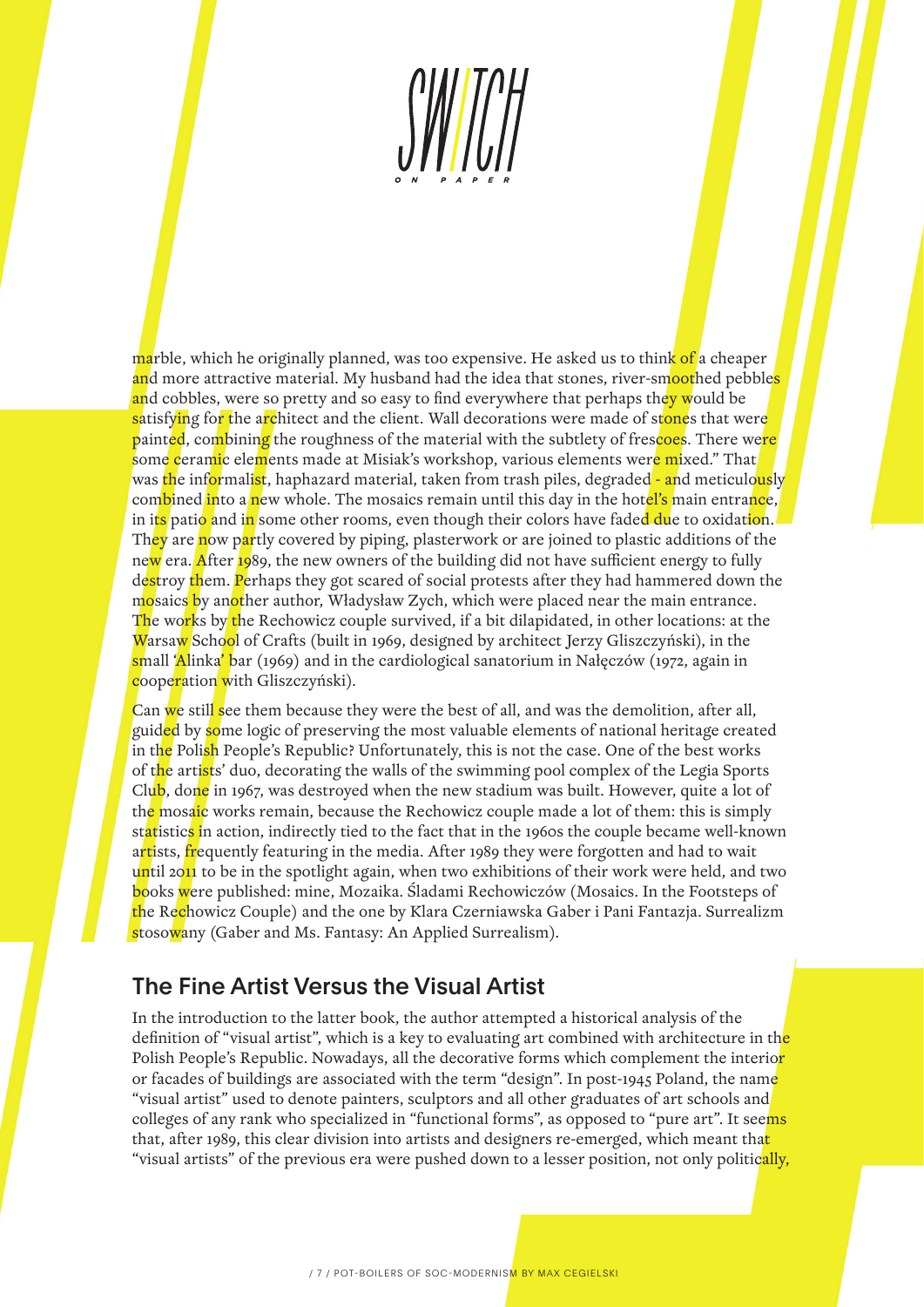but also in terms of the hierarchy of contemporary art. That is why corporate decisionmakers were not interested in the "decorative works" at 'Supersam', even though today, in the same location, they keep one of the best collections of Polish art - fine art, tailored for an elite public.

The fact that Alina Szapocznikow, before she left for France and became a world-famous sculptress, managed to create a soc-realistic sculpture, which still decorates one of the buil<mark>di</mark>ngs a<mark>t</mark> Konstytucji Square in Warsaw, is treated as a folly of that era. The same goe<mark>s</mark> for the op-art mosaics by Wojciech Fangor, which the artist used to decorate the 'Warsaw Śródmieście' railway station in 1963, before emigrating to the USA (parts of them can still be seen). It should be noted, however, that these two names, as well as non-related artists like the Rechowicz couple, are notable exceptions: most of the creators of mosaics, frescoes and similar forms did not create "pure art" to be shown in galleries or museums. And even if they did, history offers them nothing more than footnotes in books.

The book by Ewa Toniak, Prace rentowne (Profitable Works) has a very characteristic subtitle: Polish Artists Between the Economy and the Art at the Time of the Thaw. The author reminds the readers that after the Stalin's death, Poland, although officially still socialist, saw a "rebirth of capitalism", which, from a financial point of view, was very favorable for artists. The idea of aesthetics as a social value, to which the working masses were entitled, resulted in the emergence of numerous artists shaping the everyday 'visuals' of the People's Poland. The state sponsored creative work, which, by the way, was what the artists' associations demanded after 1945, still having in mind bad experiences within the prewar, small, mostly private art market. The dream of the avant-garde of making art available to the masses was fully realized - but under the watchful eye of the authorities.

## The Visual Aspects of Socialism

Poland's appearance was supervised by the state institution called the Pracownie Sztuk Plastycznych (PSP) (Department of Visual Arts). "This state institution was a national monopolist, in charge of all commissions for works of art to be placed in public spaces, from shop windows to design briefs for huge monuments. Orders for such works, coming from the government or other state institutions, were allocated by the directors of the PSP to artists who were members of the ZPAP. In the People's Republic, commissions from the Department of Visual Arts were the primary source of income for almost all Polish artists who, upon graduating from the Academy of Fine Arts, decided to practice the artistic profession," wrote art historian and critic Łukasz Ronduda. If someone was not a member of the Polish Visual Artists' Union (ZPAP), he or she was formally not an artist, and so could not receive commissions from the Department of Visual Arts. To become a member one had to graduate from the Academy of Fine Arts, at least in theory. There were, however, numerous exceptions to the rule: neither the Rechowicz couple, nor their friend, Edward Krasiński, got their diplomas and yet, for many years, they lived on commissions from the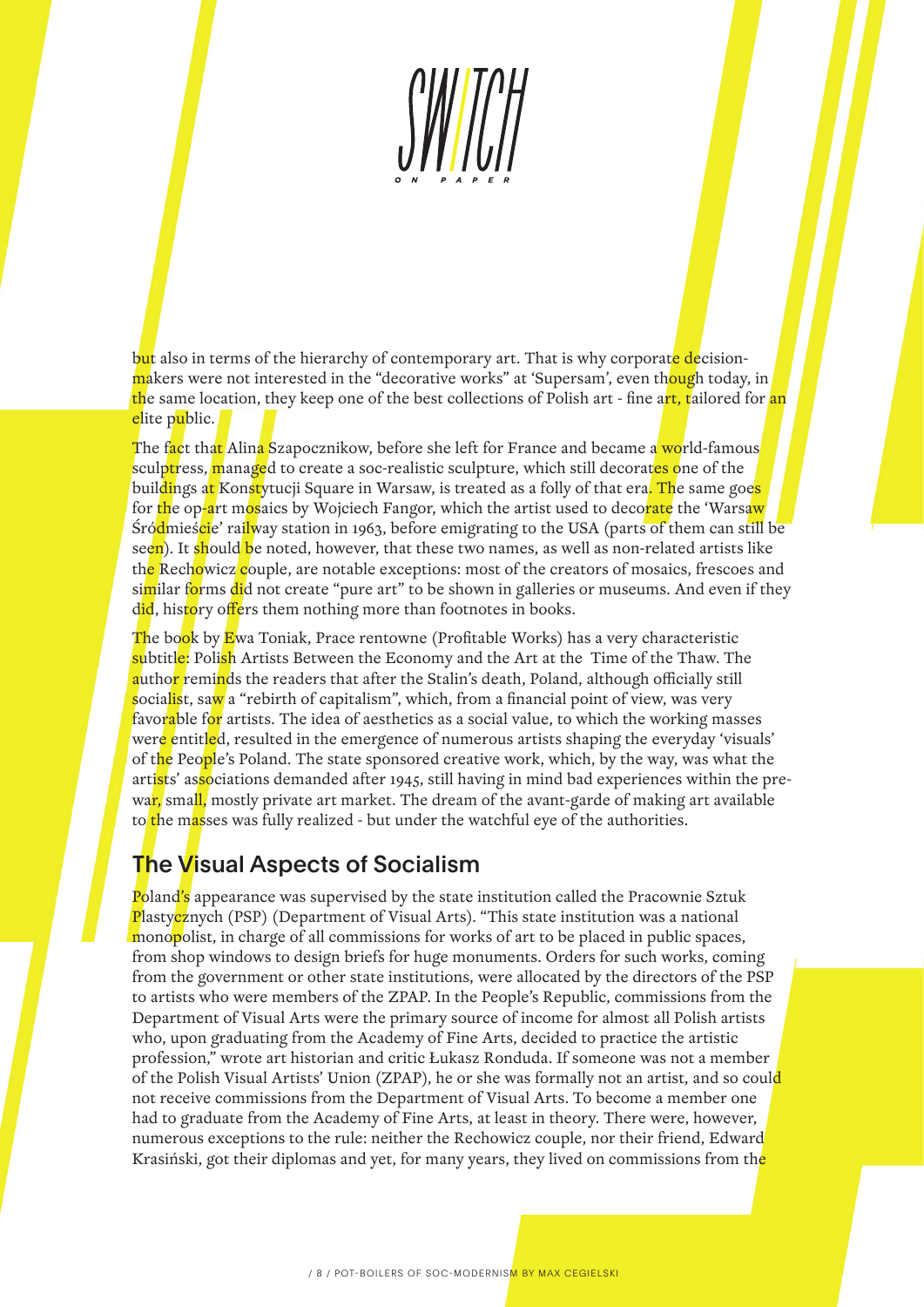PSP - especially Gaber and Hanna. This was possible because membership at the ZPAP was granted also on the basis of the artist's biography and the number of works and paintings done. The Department of Visual Arts was meant to create, on the top-down basis, a modern and visually attractive world, which in the words of its official newsletter was defined as "humanization and the color palette for workplaces [...] developed on the basis of research in psychology, color theory and all work functionalities [...] Decoration of public squares, streets, building facades [...] filling the cities with colors [...] The Department of Visual Arts is responsible for improving artistic culture in society, and for the d<mark>isse</mark>mination of contemporary art."

The Department of Visual Arts was also the place where much younger artists, representing the avant-garde of the 1970s, earned their living. When I asked Zofia Kulik, who at that ti<mark>m</mark>e wo<mark>rk</mark>ed in the KwieKulik duo with her husband, about the mosaics and frescoes, she mentioned that buildings of the socialist era "had dirty floors, and the lighting was poor. Even if mosaics were pretty, they were lost in the overall mess and shabbiness." Her partner, Przemysław Kwiek, reminisced "Terrazzo, heavy doors which banged when closing, this is how I see these interiors. Artistic decorations were the aftermath of the revolution in Russia. The avant-garde artists designed visual reality, creating splendid works, which unfortunately quickly came to an end. People going to the cheap 'milk bars' were supposed to encounter real works of art. And suddenly, while eating your milk soup, you're looking at a mosaic, like the Romans or Greeks in their ancient palaces."

Kulik and Kwiek were members of the second generation of the avant-garde, which saw the artist's role a bit differently. Zofia and Przemysław engaged in the 'pot-boiler' work - this was the derogatory term they used for the commissions from the Department of Visual Arts - but, simultaneously, they built their own artistic and critical narrative, very conscious of being bound by the state control apparatus. The Rechowicz husband and wife team never referred to their works on mosaics and frescoes as 'pot-boilers'. They treated all their commissions very seriously and had a sufficiently strong position to imbue all their works with their signature style. At the same time, Gaber painted his surrealist, fairy-tale paintings, which have never, until his death, been shown in Poland. These images were a projection of the style that characterized his works in architecture, they did not constitute a fully separate area of "pure art".

## The Economics of Modernity

In her book, Ewa Toniak supplied data on remuneration of artists working for the Department of Visual Arts. In 1959, those who earned more than 36 thousand Polish zloty per month accounted for 5.1% of all the artists cooperating with the Department. During that time, the average salary in Poland was around 1400 Polish zloty, while in 1973 - a little under 3000 Polish zloty. At that time, the Rechowicz team were working - as usual, the work was commissioned by the Department - on a mosaic for one of Warsaw's cafes. We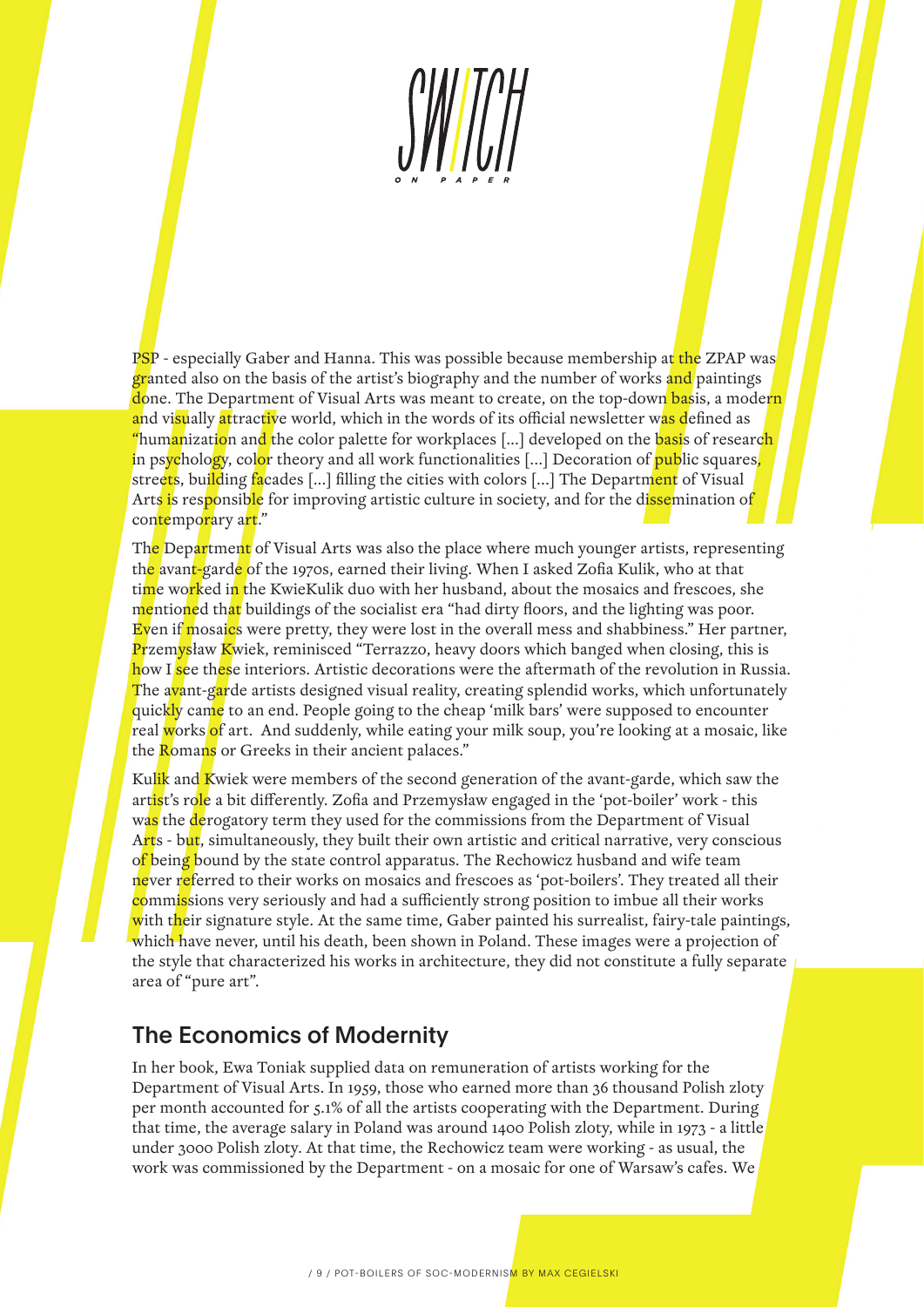have an invoice for the works: according to the preliminary cost estimate, for the 57 square meters of surface to be covered, the artists were to receive almost 33 000 Polish zloty, i.e. ten times the average salary. The authors of mosaics and frescoes in the Peasants' House and 'Supersam' were among the tiny group of elite contractors. At the same time, the younger generation, among them Zofia Kulik and Przemysław Kwiek, were as poor as church mice. The prominent researcher Anna Markowska, whom Toniak quotes in her work, wrote that the breakthrough of the 'Thaw' in the late 1950s was not only a period shaping the identity of a generation, but also the time when elites that rejected plebeian, mediocre art had emerged. "The choice of the French modernism narrative (...) as the language of the so-called National Agreement was linked to a wish to supply cultural models, and with the hope of continuing Pa<mark>ri</mark>sian influences, which were traditionally important for Polish art. Thus, this choice was based on a dream, and on the other hand, on the belief that the supply of art models was a mission of the intellectual elite." If that was, indeed, the case, then soc-modernism, both in architecture and in the visual arts, was not a truly egalitarian project, but rather its imposed imitation? Certainly, Poland's political history is closely tied to the history of its appearance. "Along with the deepening economic crisis of real socialism, Poland was progressively disappointed by real modernism. As architecture and urban planning were made subordinate to the state building industry and the bureaucratic apparatus, the failures in reforms of socialism and modernism were seen as mutually related by numerous Polish architects." These words by Łukasz Stanek, author of Post-Modernism is Almost All Right, help us understand why, in the 1990s, the post-modernist style, even that of the McDonald's bars, was seen as an expression of economic and ideological pluralism.

Paweł Giergoń, while fully aware of the everyday faults of socialism before 1989, wrote: "The works of visual art used in the architecture of that era are one of the most precious and valuable achievements of the previous political system." It is hard not to agree, especially when he adds: "As the system collapsed, this art lost its wealthy and only patron." For Giergon, the history of mosaics and frescoes is "the image of the post-war reconstruction, doctrine-clinging, sometimes an astonishing artistic freedom, combined with living in the mainstream of events or in artistic isolation, almost always a delayed reception of new trends in international art and, most importantly, the bureaucratized, frequently absurd reality of the People's Republic."

The history of architecture and the visual arts forces us to change our understanding of the period between 1945 and 1989, which appears to be especially important nowadays, when the new right-wing authorities in Poland are trying to paint the past in radically unified, grim colors. On the other hand, if socialism in the 1960s and the 1970s was indeed a project created by the elites, at least in visual terms, we can be surprised neither by its complete rejection and demolition of its artefacts, nor by the current anti-elite rhetoric of the new democratically elected authorities.